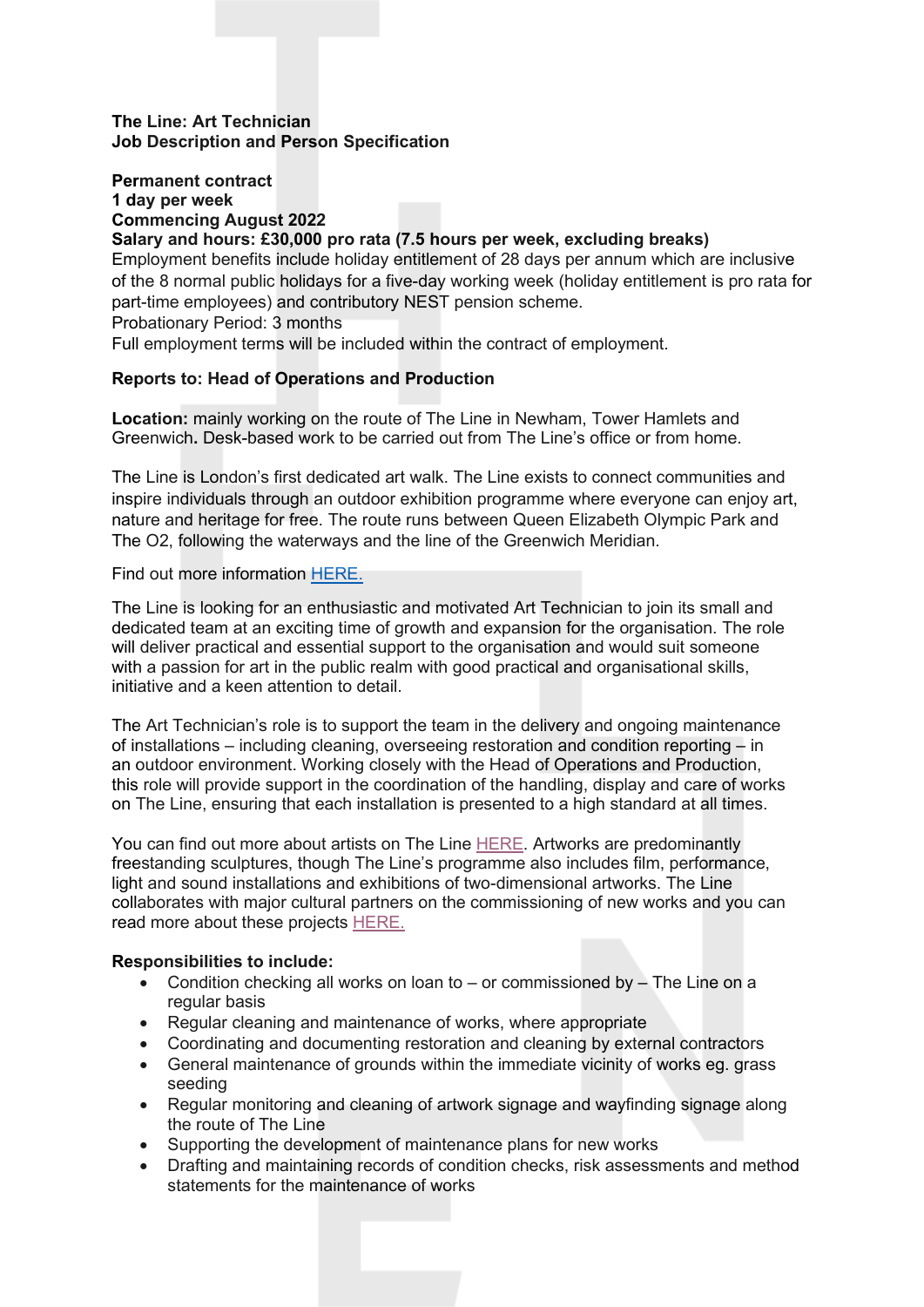- Assisting with the installation and deinstallation of works, where appropriate, and documenting these processes
- Assisting with procuring additional technical support where needed
- Liaising with the Head of Operations and Production with regards to security, Health & Safety and access issues
- Installation of indoor exhibition displays to support engagement activities

This Job Description is not exhaustive and other tasks may be assigned from time to time as deemed appropriate.

#### **Person Specification**

Essential Attributes

- Proven practical experience of art handling and collections care to include basic cleaning skills
- Strong organisational, administrative and verbal and written communication abilities
- Strong awareness of conservation requirements for artworks of different media
- Pragmatic and problem solving
- Good level of skills in Microsoft Word, Excel and email
- Practical awareness of health and safety issues
- Self-motivated and ability to juggle own workload
- Attention to detail and high level of accuracy with a systematic approach
- Ability to manage priorities and work to deadlines
- Experience of reviewing and preparing risk assessments and method statements

Desirable Attributes

- Experience of art handling and collections care in an outdoor environment
- Hands-on skills such as basic carpentry and competence with tools
- Training and / or practical experience of art restoration / conservation
- Knowledge and experience of the installation and use of AV equipment in an art installation context
- An interest in art in the public realm and community engagement

#### **Circumstances**

• Flexibility for occasional weekend working and evening events

#### **Application deadline and interviews**

The closing date for applications is 5pm, Friday  $8<sup>th</sup>$  July. Interviews are expected to take place on Monday  $25<sup>th</sup>$  July between 11.30am-2pm. We hope that the selected candidate to start as soon as possible after this date.

We are committed to equality and diversity within our workforce and in all opportunities. Our recruitment process is open to all but we would particularly like to encourage applications from people from Black, Asian and ethnically diverse backgrounds, those who identify as LGBTQ+, those from lower socio-economic backgrounds and those who identify as disabled, as these groups are currently underrepresented in our teams and the cultural sector more widely.

#### **How to apply**:

- 1. Read the Job Description
- 2. Email your application to [workwithus@the-line.org.](mailto:workwithus@the-line.org) This should include:
	- Your CV (no more than 2 sides)